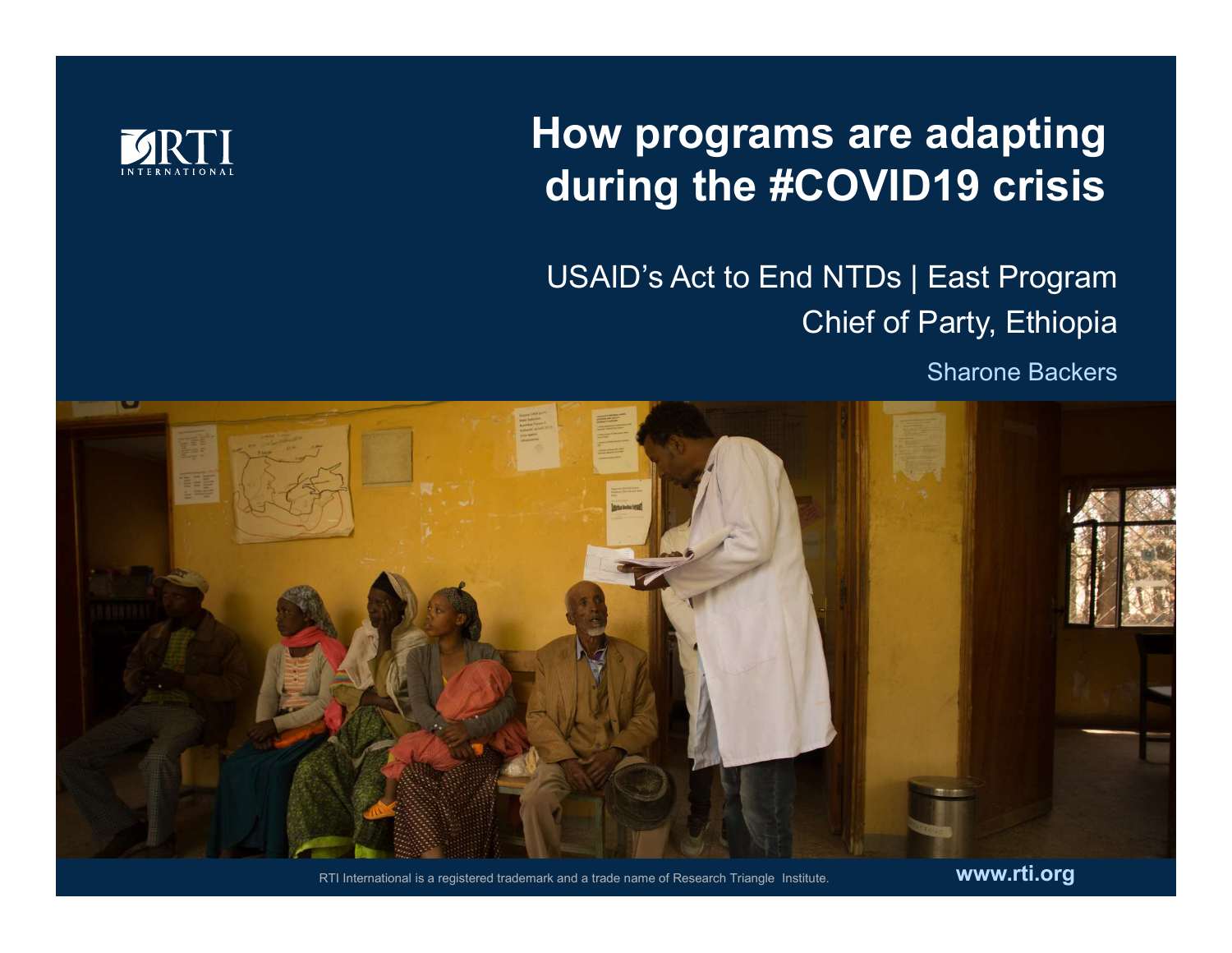## USAID's Act to End NTDs | East Program

Goal: Support countries to reach their control and elimination goals for neglected tropical diseases (NTDs) through proven, cost-effective public health interventions.

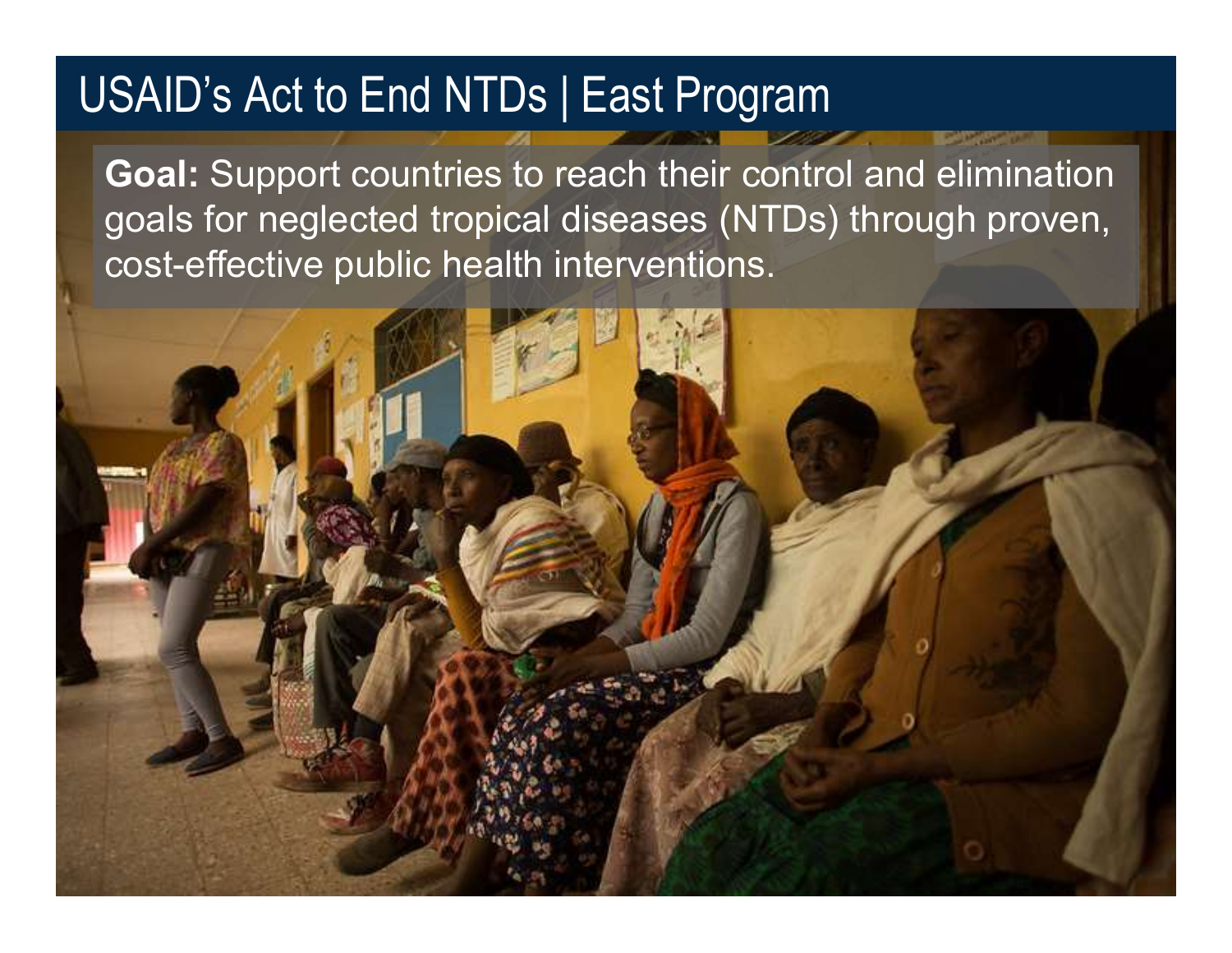## COVID-19 in Ethiopia

- First COVID-19 case reported March 13
- Federal preventive measures include:
	- ban on mass gatherings
	- school closures
	- border closure
- State of Emergency starting April 9 for tentatively 5 months

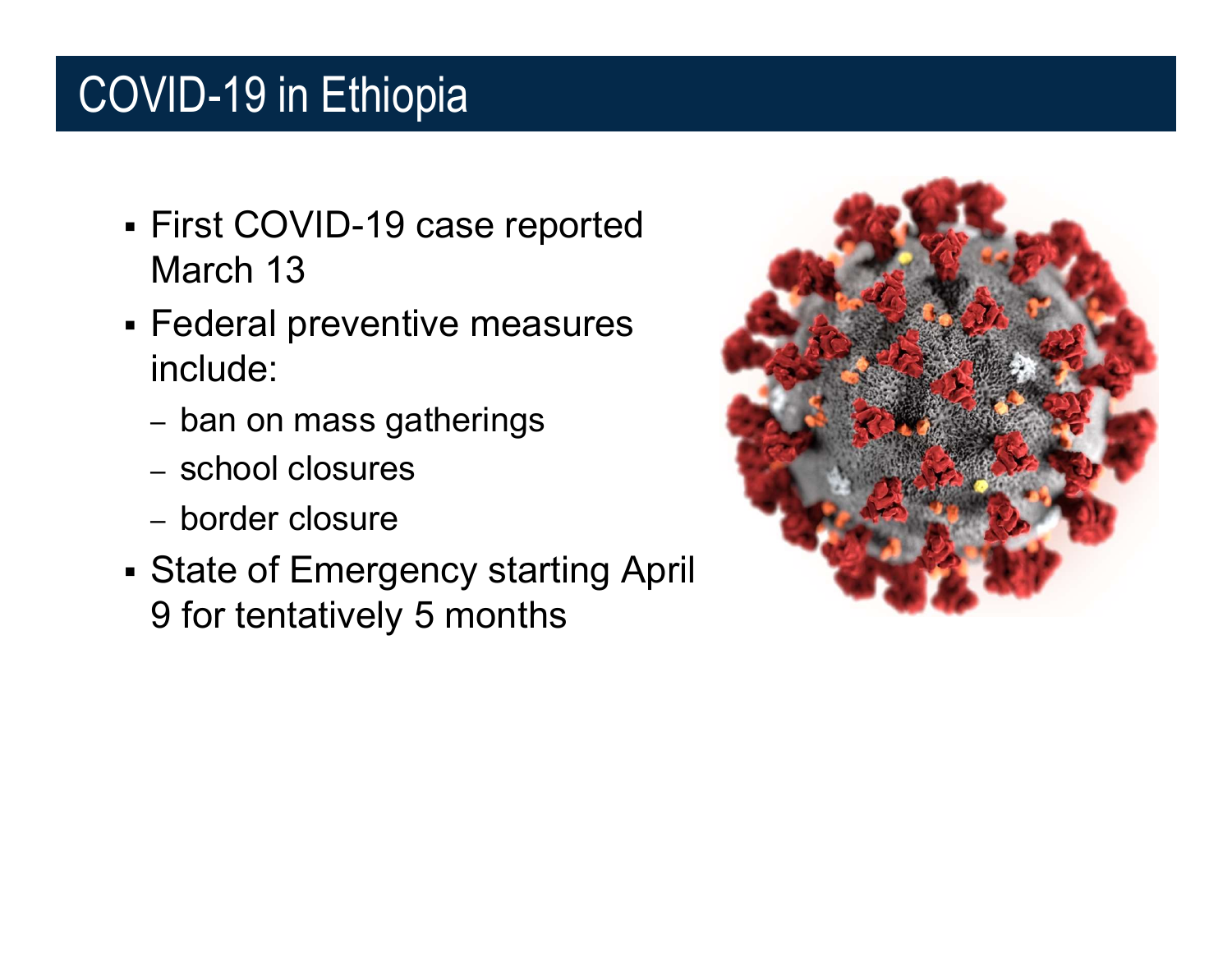## NTD Programs during COVID-19

- guidance for NTD World Health Organization issued programs to postpone:
	- community-based surveys
	- active case-finding activities
	- mass treatment campaigns
	- All NTD field activities suspended

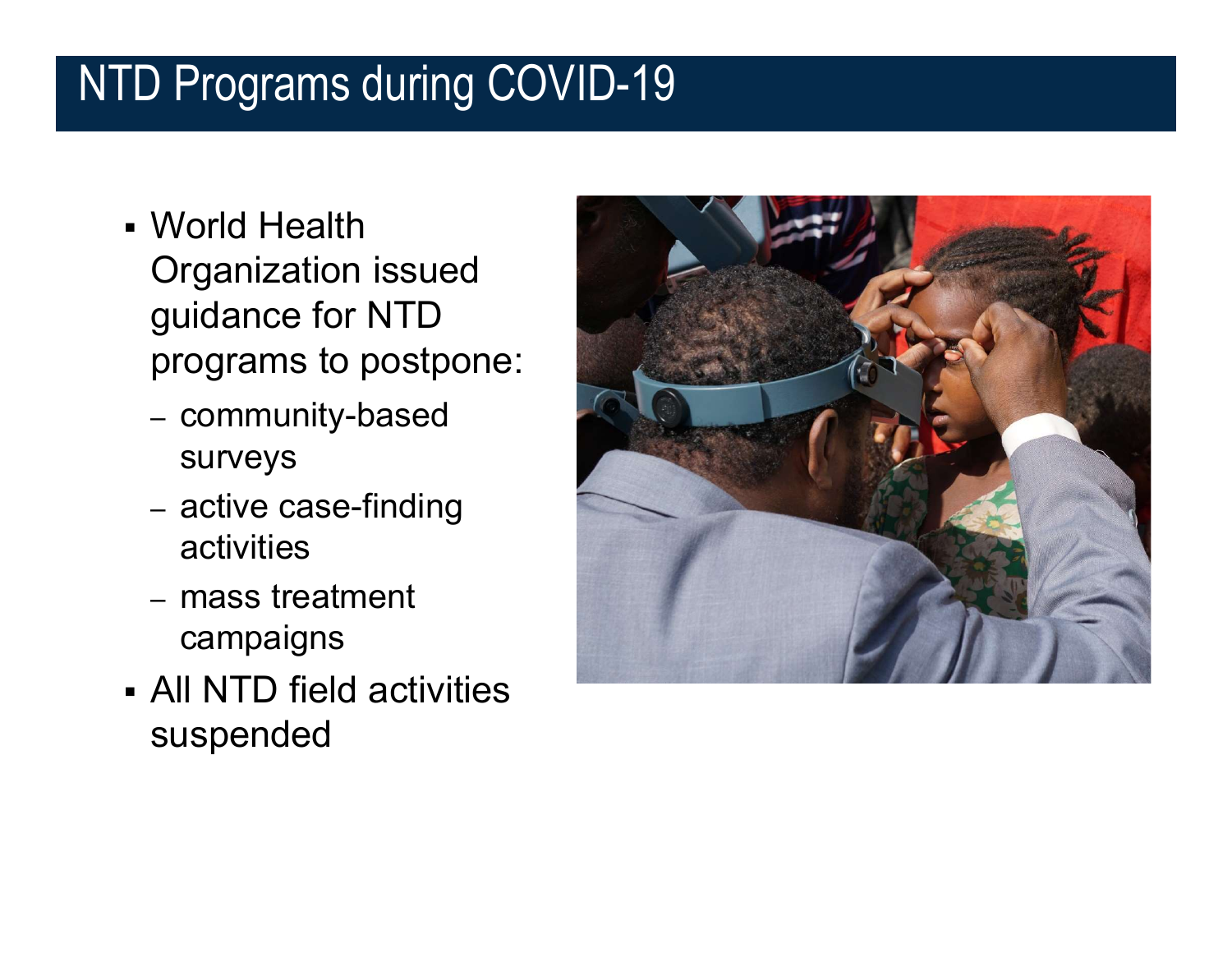# Challenges of a "new normal"

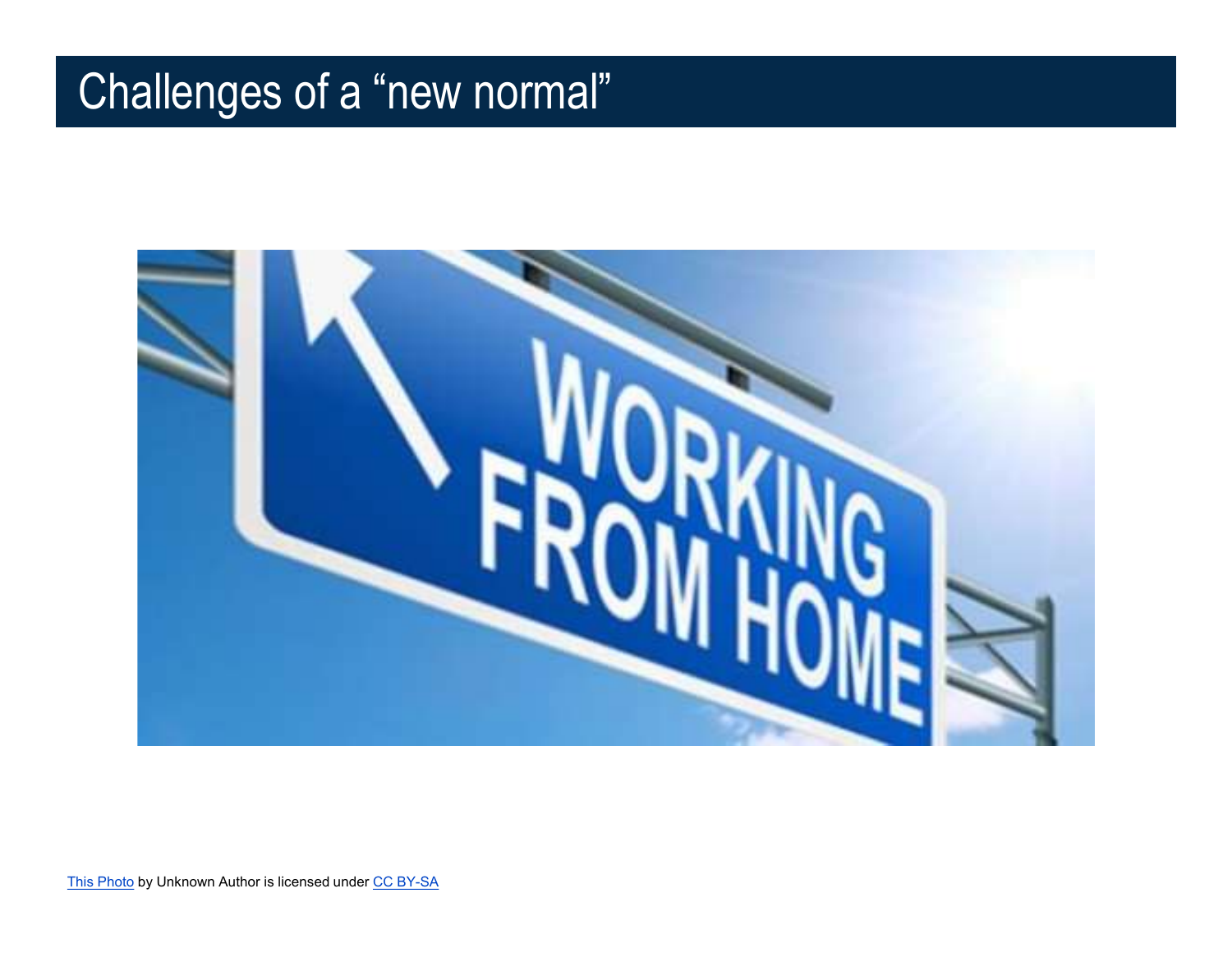### Learning: Act to End NTDs | East Program







Collaborating with the

MOH MOH NTD activities to contract to the contract of the contract of the contract of the contract of the contr Planning ahead for

resume communities to reach **Maintaining** commitment to support NTD elimination goals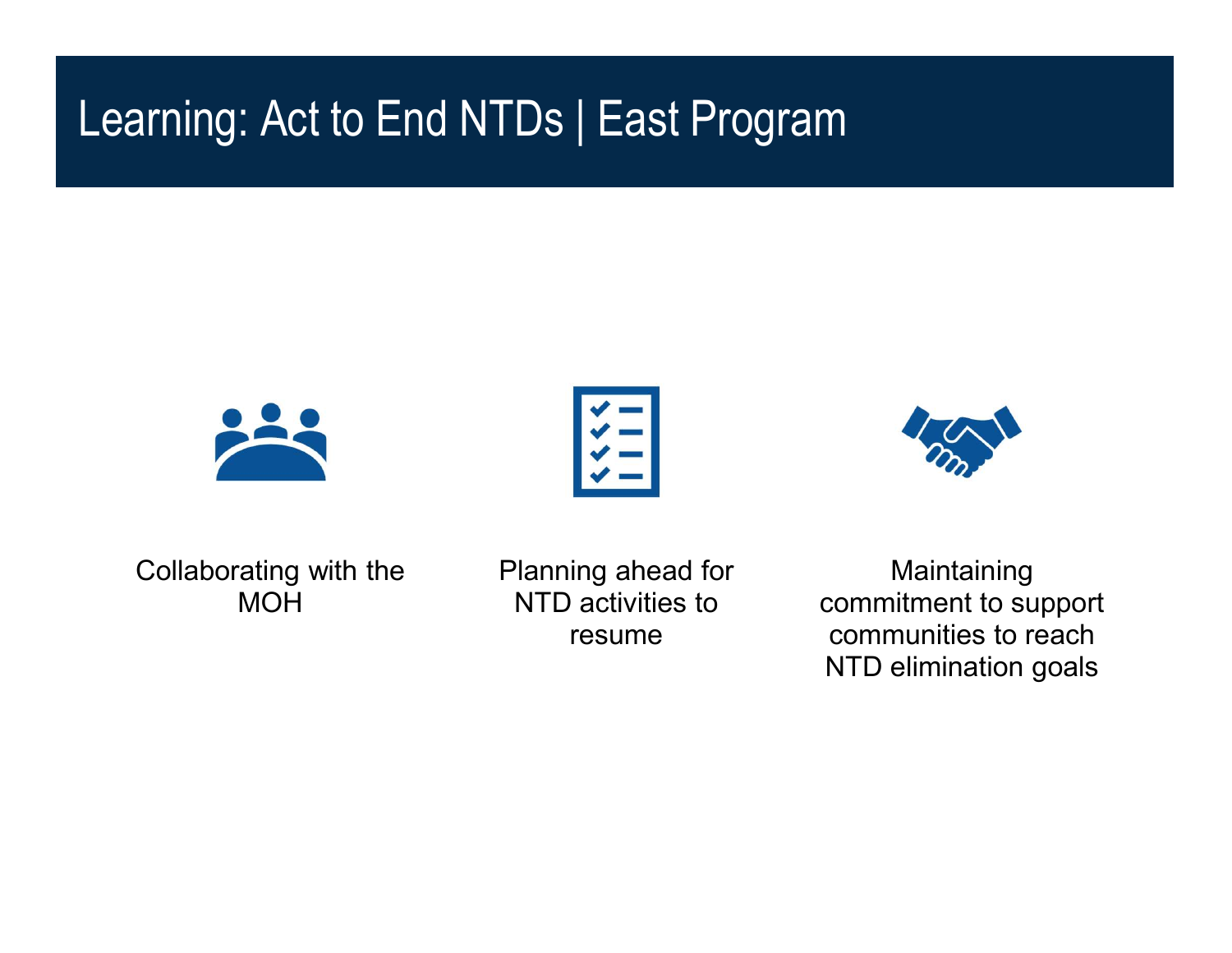Working with staff to accommodate to a changing work environment

Establishing new communications systems

Focusing on personal connection

Commitment to maintain and engage staff